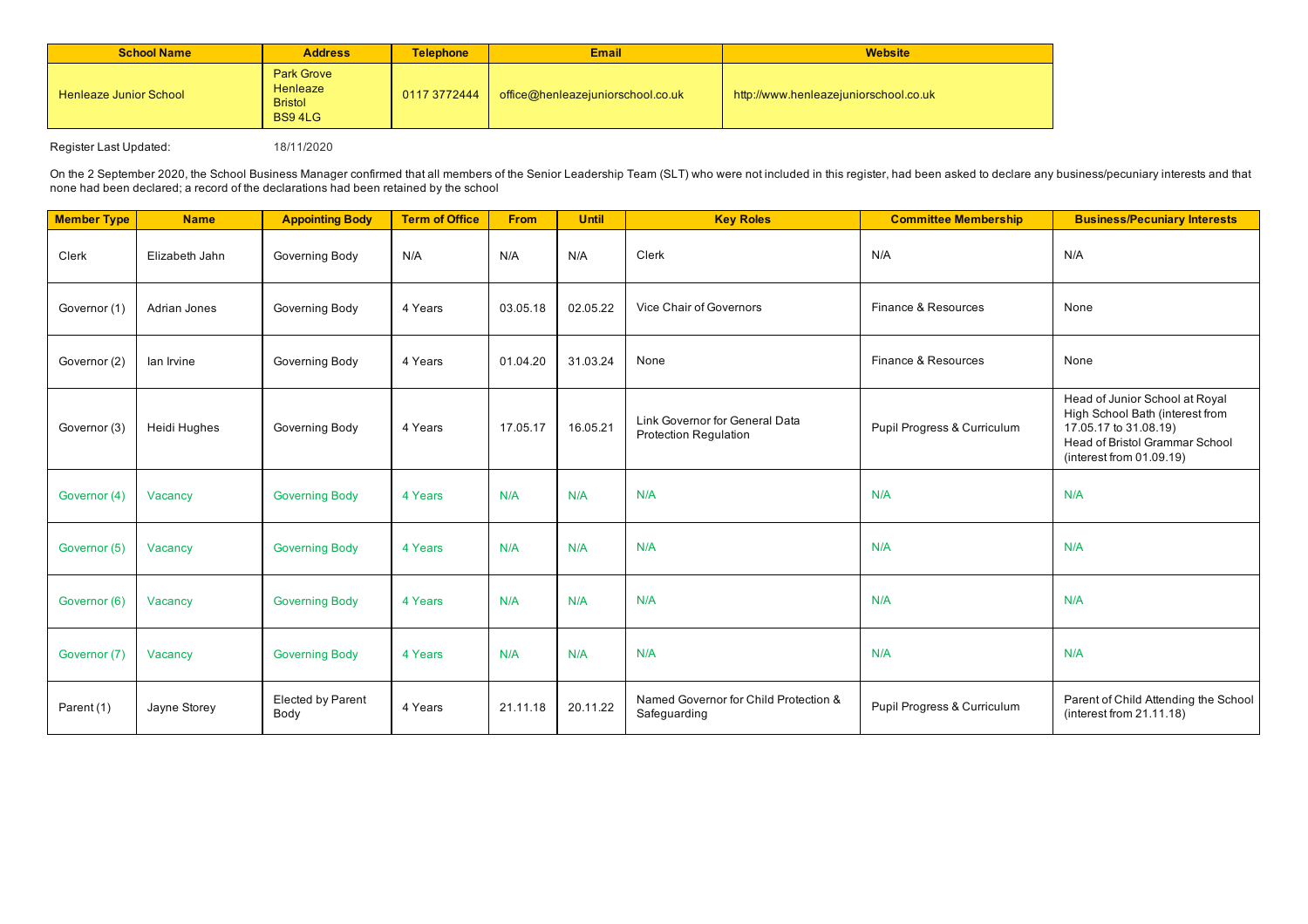| <b>Member Type</b> | <b>Name</b>           | <b>Appointing Body</b>           | <b>Term of Office</b> | <b>From</b> | <b>Until</b> | <b>Key Roles</b>                                                                                                                                  | <b>Committee Membership</b>                                                         | <b>Business/Pecuniary Interests</b>                                                                                                                                                                                                                                                                                                                |
|--------------------|-----------------------|----------------------------------|-----------------------|-------------|--------------|---------------------------------------------------------------------------------------------------------------------------------------------------|-------------------------------------------------------------------------------------|----------------------------------------------------------------------------------------------------------------------------------------------------------------------------------------------------------------------------------------------------------------------------------------------------------------------------------------------------|
| Parent (2)         | <b>Hazel Phillips</b> | Elected by Parent<br>Body        | 4 Years               | 15.12.18    | 14.12.22     | Co-Chair of Governors                                                                                                                             | Finance & Resources                                                                 | Parent of Child Attending the School<br>Honorary contract at the University<br>of Bristol<br>Chief Operating Officer of the NIHR<br><b>Bristol Biomedical Research Centre</b><br>Member of University of Bristol Court<br>Husband is a member of University<br>of Bristol Court & Chair of the UoB<br>Alumni Committee (interests from<br>15.12.18 |
| Parent (3)         | Katie Yeo             | Elected by Parent<br>Body        | 4 Years               | 04.10.17    | 03.10.21     | Chair of Pupil Progress & Curriculum<br>Committee<br>Appraisal of the Headteacher Panel<br>Member                                                 | Pupil Progress & Curriculum                                                         | Parent of Child Attending the School<br>(interest from $04.10.17$ )<br><b>Employed by Cathedral Schools</b><br>Trust (interest from 01.11.17)<br>Clerk to Board of Governors at CST<br>Trinity Academy (interest from<br>01.09.18 to 31.09.19)                                                                                                     |
| Parent (4)         | Nicholas Taylor       | Elected by Parent<br>Body        | 4 Years               | 04.10.17    | 03.10.21     | Chair of Finance & Resources Committee                                                                                                            | Finance & Resources<br>Henleaze Campus Collaboration                                | Parent of Child Attending the School<br>(interest from $04.10.17$ )                                                                                                                                                                                                                                                                                |
| Parent (5)         | <b>Tamsin James</b>   | <b>Elected by Parent</b><br>Body | 4 Years               | 12.12.17    | 11.12.21     | Co-Chair of Governors<br>Named Governor for Special Educational<br>Needs & Disability & Inclusion<br>Appraisal of the Headteacher Panel<br>Member | Pupil Progress & Curriculum                                                         | Parent of Child Attending the School<br>(interest from 12.12.17)                                                                                                                                                                                                                                                                                   |
| Staff $(1)$        | Adam Barber           | N/A Ex-Officio                   | N/A                   | N/A         | N/A          | Headteacher                                                                                                                                       | Finance & Resources<br>Henleaze Campus Collaboration<br>Pupil Progress & Curriculum | Employed by Henleaze Junior<br>School (interest from appointment<br>date)                                                                                                                                                                                                                                                                          |
| Staff $(2)$        | Nicola O'Brien        | Governing Body                   | 4 Years               | 03.10.20    | 02.10.24     | <b>School Business Manager</b>                                                                                                                    | Finance & Resources<br>Henleaze Campus Collaboration                                | Employed by Henleaze Junior<br>School (interest from 03.10.16)                                                                                                                                                                                                                                                                                     |
| Staff $(3)$        | Vacancy               | <b>Elected by Staff Body</b>     | 4 Years               | <b>TBC</b>  | <b>TBC</b>   | <b>TBC</b>                                                                                                                                        | <b>TBC</b>                                                                          | <b>Employed by Henleaze Junior</b><br>School (interest from TBC)                                                                                                                                                                                                                                                                                   |

**Former Governors in Post During Current Reporting Period 01 September 2019 to 31 August 2021**

| <b>Member Type</b> | <b>Name</b>         | <b>Appointing Body</b> | <b>Term of Office</b> | <b>From</b> | <b>Until</b> | <b>Key Roles</b>                                                             | <b>Committee Membership</b>            | <b>Business/Pecuniary Interests</b>                                   |
|--------------------|---------------------|------------------------|-----------------------|-------------|--------------|------------------------------------------------------------------------------|----------------------------------------|-----------------------------------------------------------------------|
| Governor           | <b>David Cooper</b> | <b>Governing Body</b>  | 4 Years               | 06.03.18    | 31.12.19     | <b>Co-Chair of Governors</b><br>Appraisal of the Headteacher Panel<br>Member | <b>Finance &amp; Resources</b>         | <b>None</b>                                                           |
| Governor           | Ewen MacGregor      | <b>Governing Body</b>  | 4 Years               | 25.01.17    | 01.04.20     | <b>None</b>                                                                  | <b>Pupil Progress &amp; Curriculum</b> | <b>None</b>                                                           |
| <b>Staff</b>       | <b>Sylvie Jones</b> | Elected by Staff Body  | 4 Years               | 03.10.16    | 31.08.20     | Teacher                                                                      | <b>Pupil Progress &amp; Curriculum</b> | <b>Employed by Henleaze Junior</b><br>School (interest from 03.10.16) |